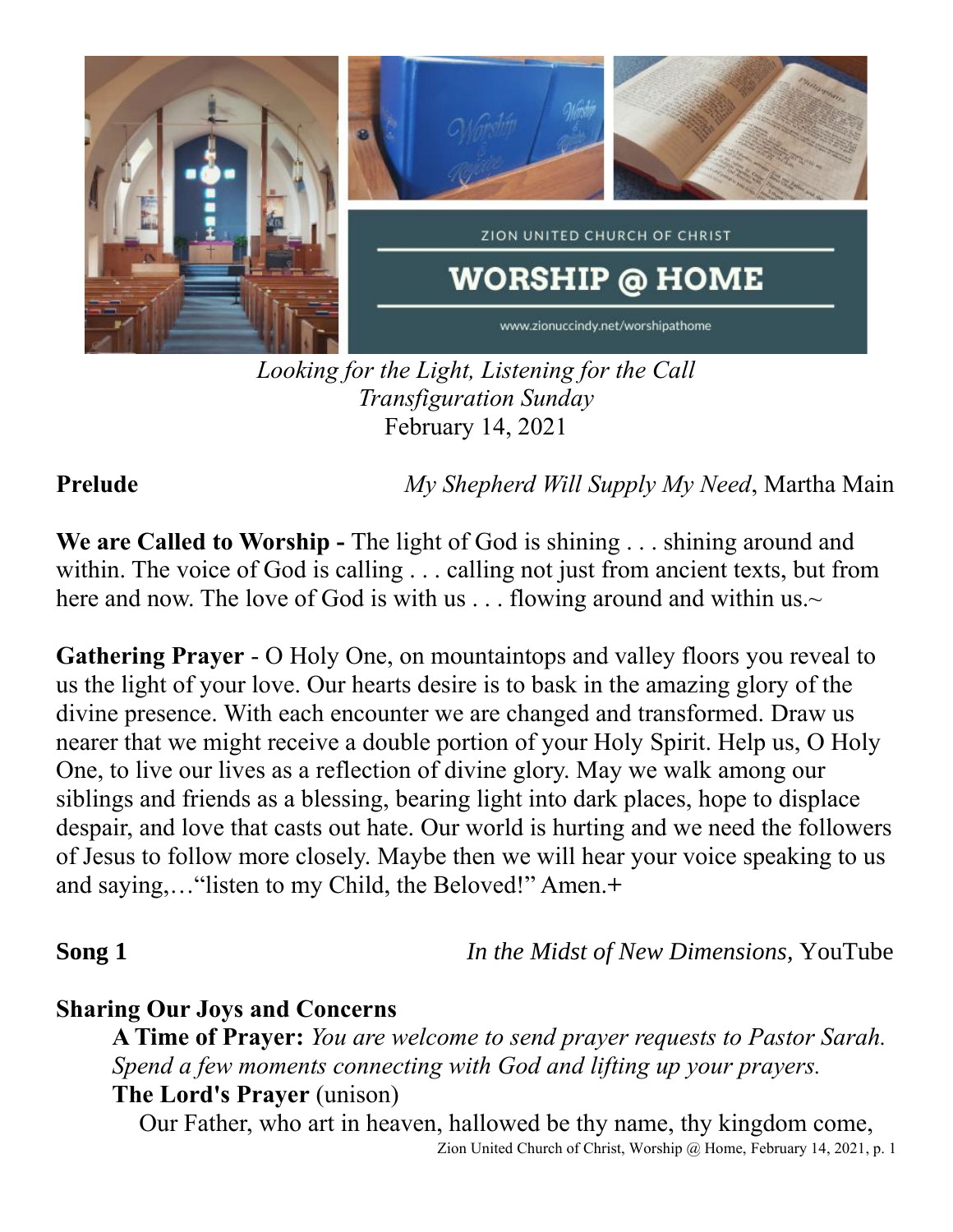thy will be done, on earth as it is in heaven. Give us this day our daily bread. And forgive us our debts, as we forgive our debtors. And lead us not into temptation, but deliver us from evil. For thine is the kingdom, and the power, and the glory, forever. Amen.

# **We Hear God's Word** Amos 5:6-24 (NRSV)

<sup>6</sup> Seek the LORD and live,

 or he will break out against the house of Joseph like fire,

 and it will devour Bethel, with no one to quench it.

 $\sqrt{7}$  Ah, you that turn justice to wormwood, and bring righteousness to the ground!

<sup>8</sup> The one who made the Pleiades and Orion,

 and turns deep darkness into the morning,

 and darkens the day into night, who calls for the waters of the sea,

 and pours them out on the surface of the earth,

the LORD is his name,

<sup>9</sup> who makes destruction flash out against the strong,

 so that destruction comes upon the fortress.

<sup>10</sup> They hate the one who reproves in the gate,

 and they abhor the one who speaks the truth.

 $11$  Therefore, because you trample on the poor

 and take from them levies of grain, you have built houses of hewn stone,

 but you shall not live in them; you have planted pleasant vineyards,

but you shall not drink their wine.

 $12$  For I know how many are your transgressions,

 and how great are your sins you who afflict the righteous, who take a bribe,

and push aside the needy in the gate.

 $13$  Therefore the prudent will keep silent in such a time;

for it is an evil time.

 $14$  Seek good and not evil,

that you may live;

and so the LORD, the God of hosts, will be with you,

just as you have said.

<sup>15</sup> Hate evil and love good,

 and establish justice in the gate; it may be that the LORD, the God of hosts,

will be gracious to the remnant of Joseph.

<sup>16</sup> Therefore thus says the LORD, the God of hosts, the Lord:

In all the squares there shall be wailing; and in all the streets they shall say,

'Alas! alas!'

They shall call the farmers to mourning, and those skilled in lamentation, to wailing;

 $17$  in all the vineyards there shall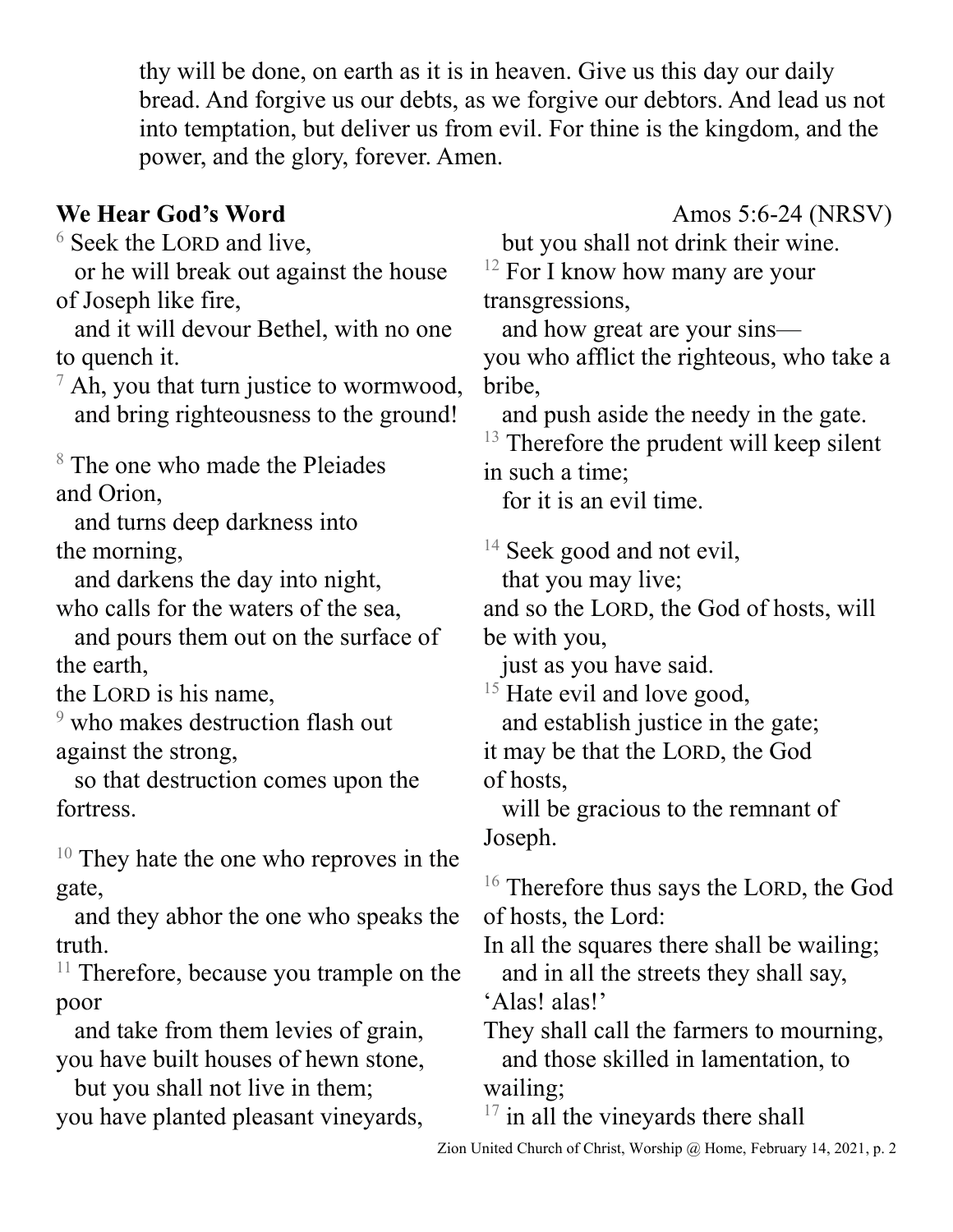be wailing,

 for I will pass through the midst of you, says the LORD.

<sup>18</sup> Alas for you who desire the day of the LORD!

 Why do you want the day of the LORD?

It is darkness, not light;

19 as if someone fled from a lion, and was met by a bear;

or went into the house and rested a hand against the wall,

and was bitten by a snake.

 $20$  Is not the day of the LORD darkness, not light,

and gloom with no brightness in it?

 $21$  I hate, I despise your festivals, and I take no delight in your solemn assemblies.

 $22$  Even though you offer me your burntofferings and grain-offerings,

I will not accept them;

and the offerings of well-being of your fatted animals

I will not look upon.

 $23$  Take away from me the noise of your songs;

 I will not listen to the melody of your harps.

 $24$  But let justice roll down like waters,

 and righteousness like an ever-flowing stream.

**Song 2** *In Christ There is No East or West,* YouTube

**Meditation** Andrew Larson, Mission-Coworker from *Global Ministries*

# **We Respond to God's Word with Our Giving**

**Invitation –** In a world of shadows and clouds, we are invited to proclaim the light of Christ. May light guide our thoughts and help us know how to give of ourselves and our gifts so that we may become lights in a shadowy world.~

**February Benevolence** – Our February Benevolence Offering will go to support Our Church's Wider Mission, one of the five offerings of the United Church of Christ. A significant portion of your donations will stay right here in our Indiana-Kentucky Conference to support to work and ministry of our wider church family. By covenantal partnership we have committed ourselves to support these joint ministry efforts, and by working together as many different congregations united by one mission, we can make an even greater impact on the world.

You can mail your offerings to our office. We check the mail regularly. Zion United Church of Christ 8916 E. Troy Ave.